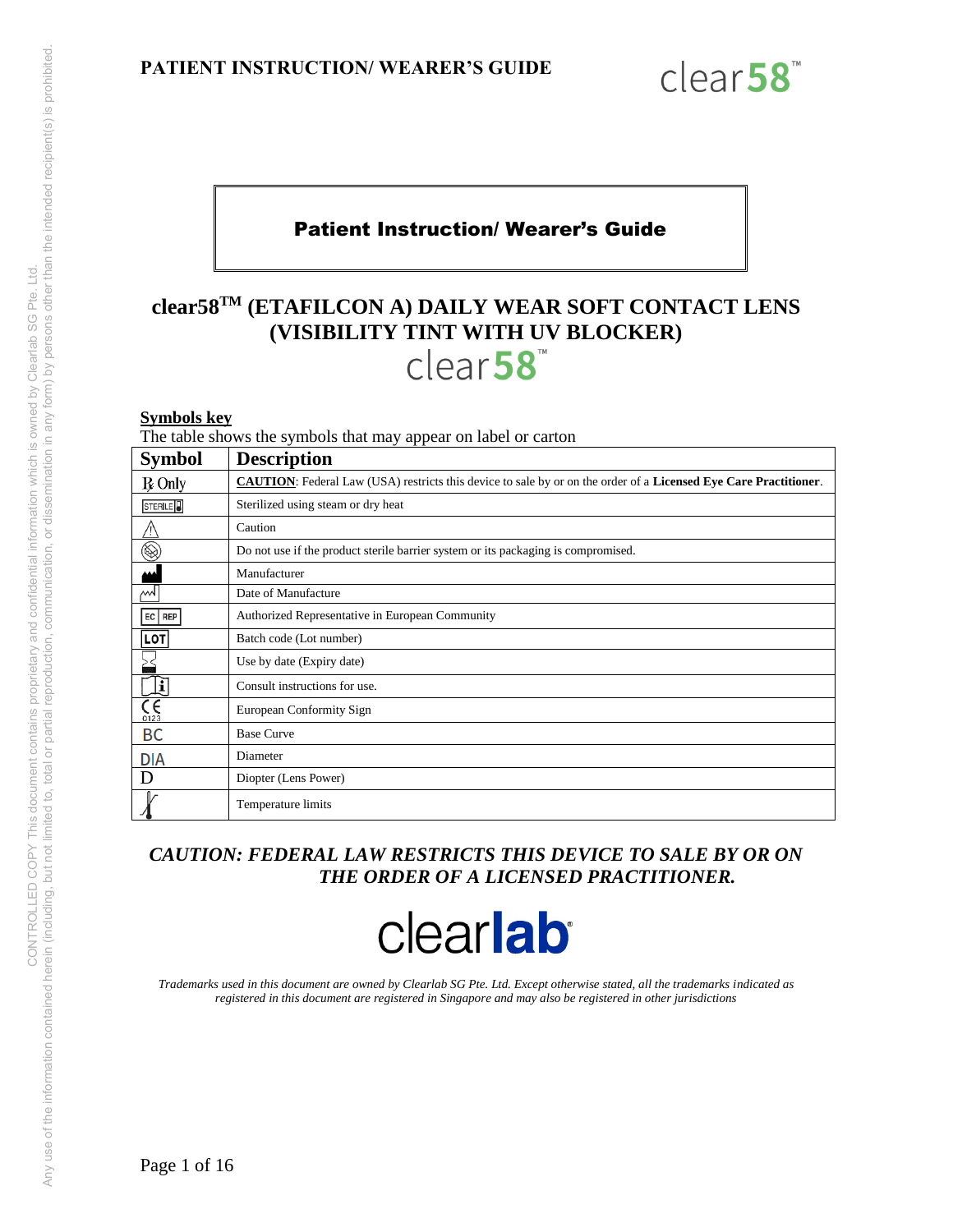

Table of Contents

Patient / Practitioner Information Introduction Wearing Restrictions and Indications Contraindications (Reasons not to use) Warnings **Precautions** Adverse Reactions Personal Cleanliness and Lens Handling Before Handling Your Lens Handling and Placing the Lens on the eye Removing the Lens Caring for your Lens Basic Instructions Lens Deposits and Use of enzymatic Cleaner Lens Case Cleaning and Maintenance Care for a Sticking (non-moving) Lens Care for a Dried out (dehydrated) dry Lens Chemical (Not Heat) Disinfection Emergencies When to call your practitioner Instructions for Monovision Wearer Recommended Lens Care Products Wearing Schedule Appointment Schedule

Page 2 of 16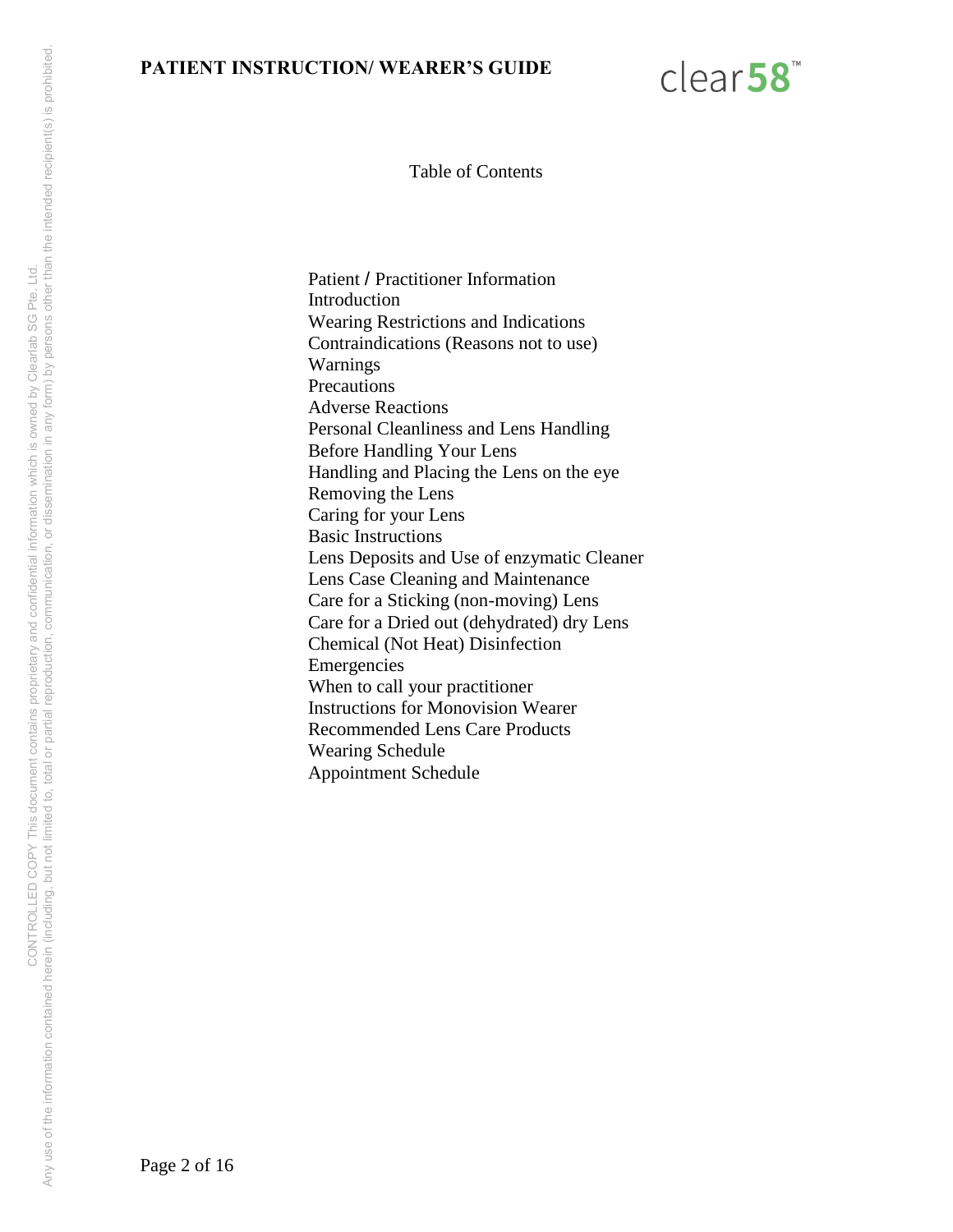

#### **CONGRATULATIONS:**

You have just received your new **clear58TM (Etafilcon A) Soft (hydrophilic) Contact**  Lens. This booklet has been prepared to help you care for it. Please read it carefully and follow the instructions so that you receive full satisfaction from your lens.

| <b>Rewetting Solution</b> |                                                                                                                                                                                                                                 |  |  |
|---------------------------|---------------------------------------------------------------------------------------------------------------------------------------------------------------------------------------------------------------------------------|--|--|
|                           |                                                                                                                                                                                                                                 |  |  |
| <b>TELEPHONE</b>          | $\ddotsc$ , and the contract of the contract of the contract of the contract of the contract of the contract of the contract of the contract of the contract of the contract of the contract of the contract of the contract of |  |  |
| <b>ADDRESS</b>            |                                                                                                                                                                                                                                 |  |  |
| <b>PRACTITIONER</b>       | $\ddot{\cdot}$ . The contract of the contract of $\dot{\cdot}$                                                                                                                                                                  |  |  |

#### **WEARING AND APPOINTMENT SCHEDULE**

#### **Prescribed Wearing Schedule**

| Day | <b>Wearing Time (Hours)</b> | Day | <b>Wearing Time (Hours)</b> |
|-----|-----------------------------|-----|-----------------------------|
|     |                             |     |                             |
|     |                             |     |                             |
|     |                             | 10  |                             |
|     |                             |     |                             |
|     |                             | 12  |                             |
|     |                             | 13  |                             |
|     |                             | 14  |                             |

#### **APPOINTMENT SCHEDULE**

Your appointments are on:

Minimum number of hours lenses to be worn at time of appointment:

| <b>Month:</b> | Year: |
|---------------|-------|
| Time:         | Day:  |
|               |       |
| <b>Month:</b> | Year: |
| Time:         | Day:  |

Any use of the information contained herein (including, but not limited to, total or partial reproduction, communication, or dissemination in any form) by persons other than the intended recipient(s) is prohibited. Any use of the information contained herein (including, but not imitate to having the proprietary and confidential information which is owned by Clearlab SG Pte. Ltd.<br>Any use of the information contained herein (including, CONTROLLED COPY This document contains proprietary and confidential information which is owned by Clearlab SG Pte. Ltd.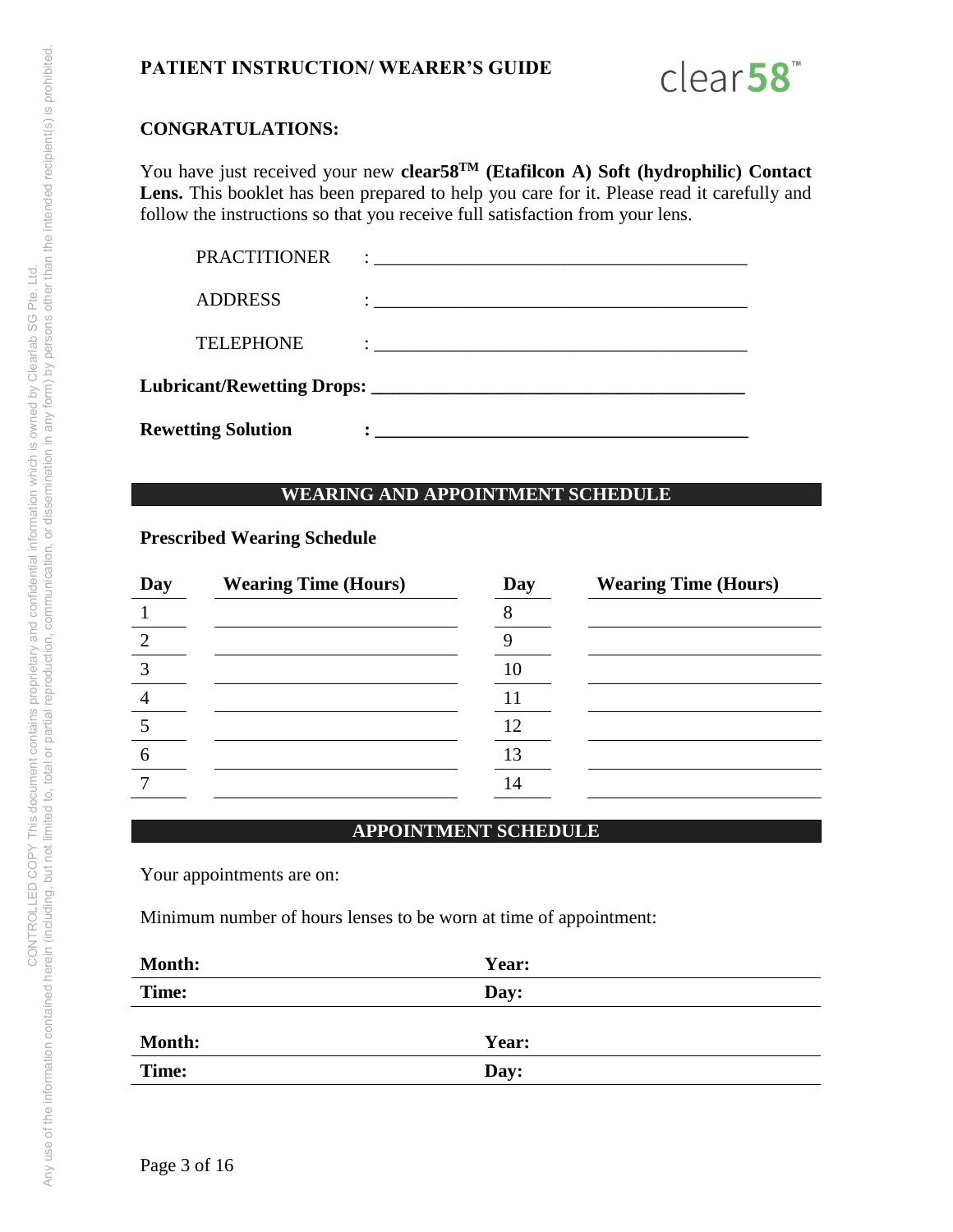

## **INTRODUCTION:**

With your decision to wear soft (hydrophilic) contact lens, you have joined a growing number of people who are discovering new pleasures from this important advance in vision correction.

Your **clear58TM (Etafilcon A) Soft (hydrophilic) Contact Lens** is made of a stable, inert, highly purified, hydrophilic (water absorbing) polymer with properties different from conventional rigid lens. Fully cast-molded to optical precision in the dry state, your lenses hold these qualities in the soft, moist state in which they are suited for your use. Kept moist by the tears in your eyes, the lens is soft and comfort can be immediate. You are cautioned, however, to follow the initial wearing time schedule prescribed by your Eye Care Practitioner and not to overwear the lens simply because they remain comfortable. Your Eye Care Practitioner will determine your appropriate wearing schedule.

Although soft and pliable, your lens is strong and durable. The life of your **clear58TM (Etafilcon A) Soft (hydrophilic) Contact Lens** will depend to a large extent on how you handle and care for them. As with all precision devices, proper use will assure you the benefits of convenience, comfort, and confidence in your lens.

Read this Wearer's Guide carefully. It contains the information you need to know to wear, handle, and care for your **clear58TM (Etafilcon A) Soft (hydrophilic) Contact Lens**. If you are in doubt about any instructions, request clarification from your Eye Care Practitioner.

#### **WEARING RESTRICTIONS and INDICATIONS:**

The **clear58TM (Etafilcon A) Soft (hydrophilic) Contact Lens** for daily wear are indicated for the correction of visual acuity (except for plano lenses) in aphakic and not aphakic persons with non-diseased eyes with myopia or hyperopia. The lens (except for plano lenses) may be worn by persons who exhibit refractive astigmatism of 0.75 diopters or less where the astigmatism does not interfere with visual acuity. The lens may be cleaned and disinfected using a chemical (not heat) lens care system.

Eye Care Practitioners may prescribe the lenses for frequent/ planned replacement wear, with cleaning, disinfection and scheduled replacement. When prescribed for frequent/ planned replacement wear, the lens may be cleaned and disinfected using a chemical (not heat) lens care system.

The **clear58TM (Etafilcon A) Soft (hydrophilic) Contact Lens** described in this booklet should be removed from your eyes for routine cleaning and disinfecting daily as prescribed by your Eye Care Practitioner.

DO NOT WEAR YOUR **clear58TM (Etafilcon A) Soft (hydrophilic) Contact Lens** WHILE SLEEPING.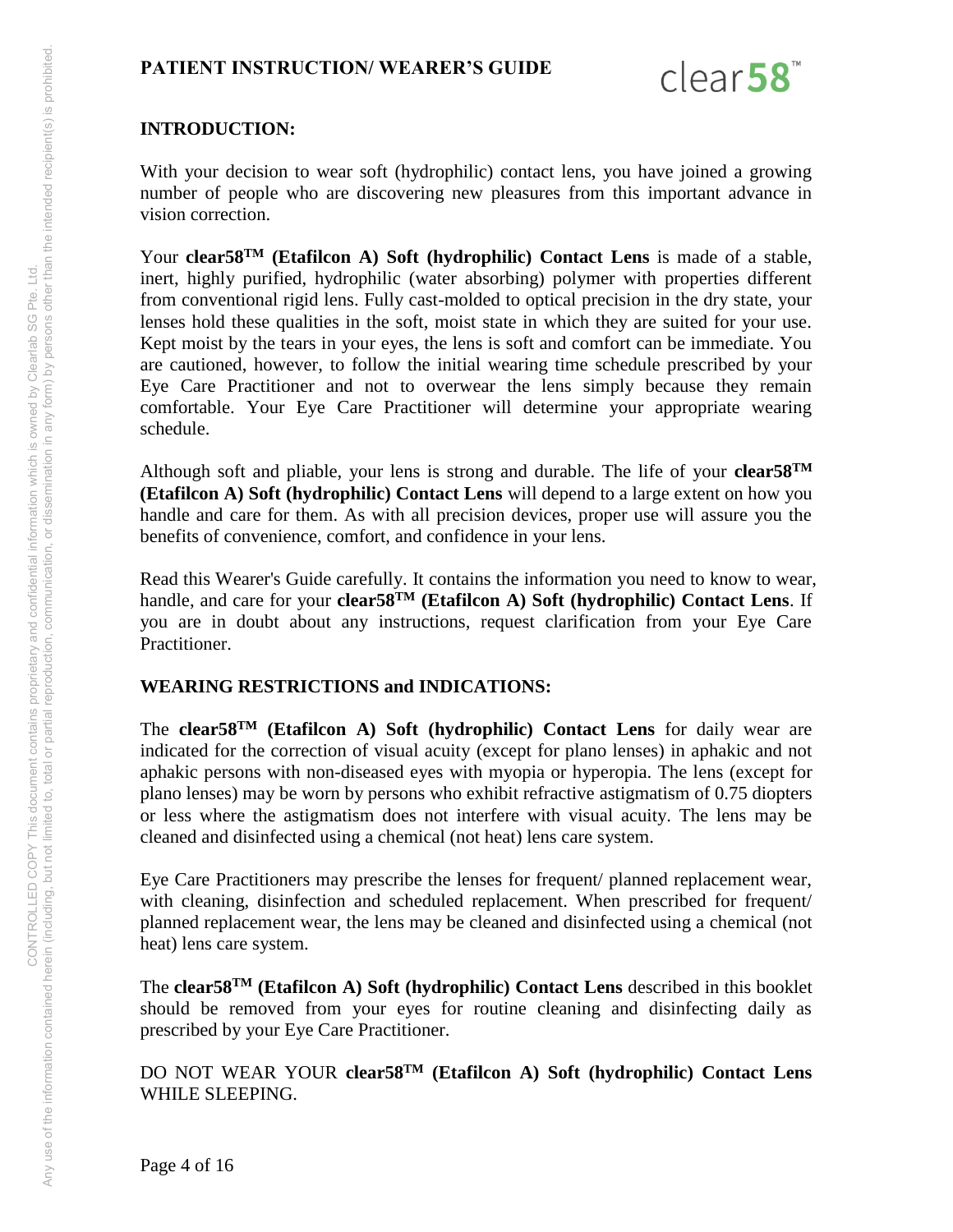

## **WARNING:**

UV-absorbing contact lenses are NOT substitutes for protective UV-absorbing eyewear such as UV-absorbing goggles or sunglasses because they do not completely cover the eye and surrounding area. You should continue to use UV-absorbing eyewear as directed.

The following graph compares the W transmittance curve of the **clear58TM (Etafilcon A) Soft (hydrophilic) Contact Lens**, -3**.**00 D to that of the human cornea of a 24 year old person and that of the human crystalline lens from a 24-year-old. Person as described in Lerman, S., Radiant Energy and the Eye, MacMillan, New York, 1980, p.58. **Crystalline Lens –** Human Crystalline lens from a 25-year old person as described in Waxler, M., Hitchins, V.M., Optical Radiation and Visual Health, CRC Press, Boca Raton Florida, 1986, p.19, figure 5.



NOTE: Long-term exposure to UV radiation is one of the risk factor associated with cataracts. Exposure is based on a number of factors such as environmental conditions (altitude, geography, cloud cover) and personal factors (extent and nature of outdoor activities). UV-absorbing contact lenses help provide protection against harmful UV radiation. However, clinical studies have not been done to demonstrate that wearing UVabsorbing contact lenses reduces the risk of developing cataracts or other eye disorder. Consult your Eye Care Practitioner for more information.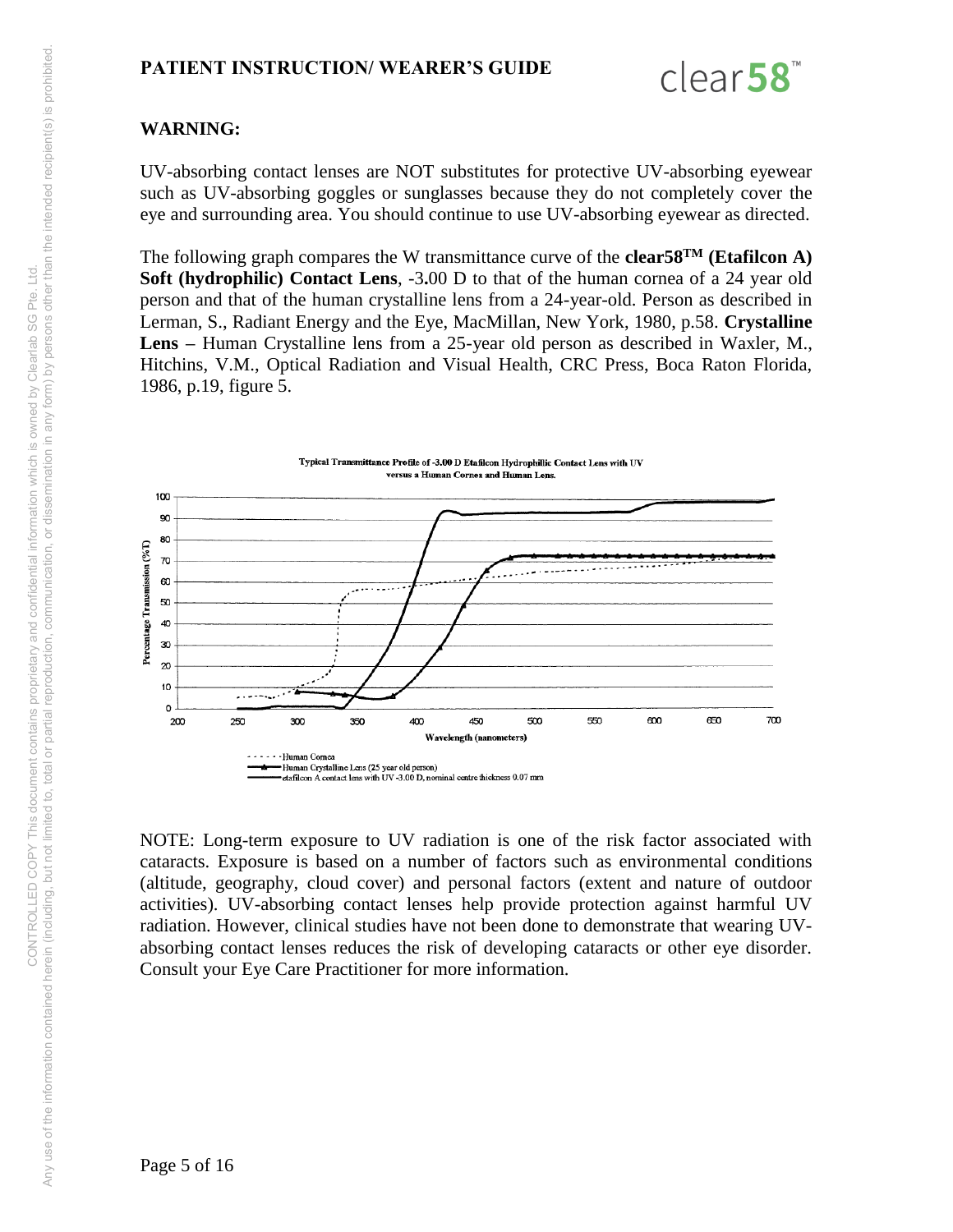

## **CONTRAINDICATIONS (REASONS NOT TO USE):**

DO NOT USE the **clear58TM (Etafilcon A) Soft (hydrophilic) Contact Lens** when any of the following conditions exist:

- Acute and subacute inflammation or infection of the anterior chamber of the eye.
- Any eye disease, injury, or abnormality that affects the cornea, conjunctiva, or eyelids.
- Severe insufficiency of lacrimal secretion (dry eyes).
- Corneal hypoesthesia (reduced corneal sensitivity).
- Any systemic disease that may affect the eye or be exaggerated by wearing contact lenses.
- Allergic reactions of ocular surfaces or adnexa that may be induced or exaggerated by wearing contact lenses or use of contact lens solutions.
- Allergy to any ingredient, such as mercury or thimerosal in a solution which is to be used to care for the lens.
- Any active corneal infection (bacterial, fungal, or viral).
- If the eyes become red or irritated.
- Patients unable to follow lens care regimen or unable to obtain assistance to do so.

## **WARNINGS:**

- PROBLEMS WITH THE CONTACT LENSES AND LENS CARE PRODUCTS COULD RESULT IN SERIOUS INJURY TO THE EYE. It is essential that patients follow their Eye Care Practitioner's direction and all labeling instructions for proper use of lenses and lens care products, including the lens case. EYE PROBLEMS, INCLUDING CORNEAL ULCERS CAN DEVELOP RAPIDLY AND LEAD TO LOSS OF VISION. THEREFORE, IF YOU EXPERIENCE EYE DISCOMFORT, EXCESSIVE TEARING, VISION CHANGES, OR REDNESS OF THE EYE, IMMEDIATELY REMOVE YOUR LENS AND PROMPTLY CONTACT YOUR EYE CARE PRACTITIONER.
- Daily wear lenses are not indicated for overnight wear and patients should be instructed not to wear lenses while sleeping. Clinical studies have shown that the risk of serious adverse reactions is increased when these lenses are worn overnight.
- Studies have shown that contact lens wearers who are smokers have a higher incidence of adverse reactions than non smokers do.

## **PRECAUTIONS:**

 Different solutions cannot always be used together, and not all solutions are safe for use with all lenses. Use only recommended solutions. Never use solutions recommended for conventional hard contact lenses only. Chemical disinfection solutions should not be used with heat unless specifically indicated on product labeling for use in both heat and chemical disinfection. Always use FRESH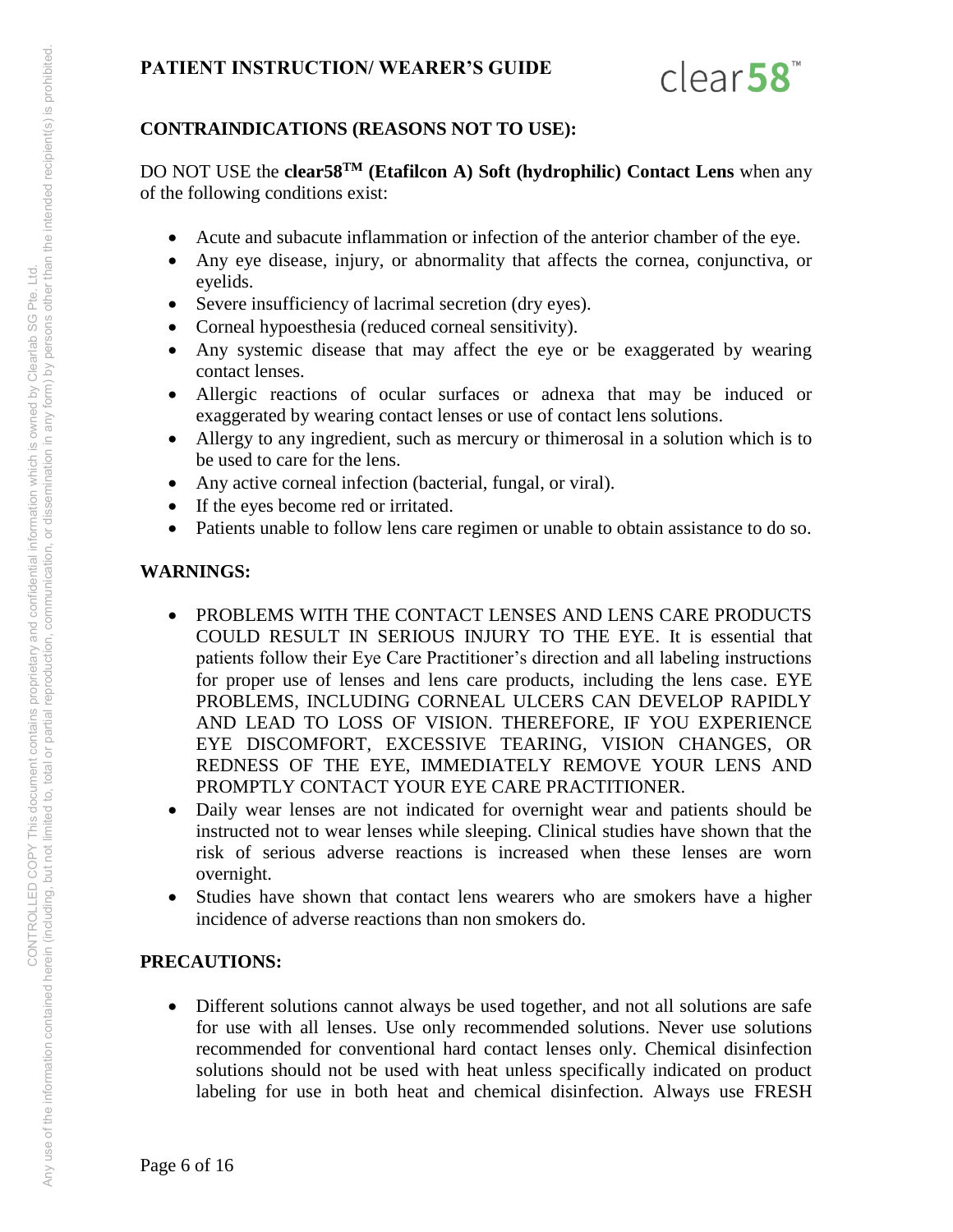

STERILE UNEXPIRED lens care solutions. Always follow directions in the package inserts for the use of contact lens solutions. Sterile unpreserved solutions, when used, should be discarded after the time specified in the labeling directions.

- Due to small number of patients enrolled in clinical investigation of lenses, all refractive powers, design configurations or lens parameters available in the lens material are not evaluated in significant numbers. Consequently, when selecting an appropriate lens design and parameters, the Eye Care Practitioner should consider all characteristics of the lens that can affect lens performance and ocular health, including oxygen permeability, wettability, central and peripheral thickness and optic zone diameter.
- The potential impact of these factors on the patient's ocular health must be carefully weighed against the patient's need for refractive correction. Therefore the continuing ocular health of the patient and lens performance on the eye should be carefully monitored by the prescribing Eye Care Practitioner.
- Do not use saliva or anything other than the recommended solutions for lubricating or rewetting lenses. Always keep the lenses completely immersed in the recommended storage solution when the lenses are not being worn (stored). Prolonged periods of drying may damage the lenses. Follow the lens care directions for CARE FOR A DRIED OUT (DEHYDRATED) LENS if lens surface does become dried out.
- If the lens sticks (stops moving) on the eye, follow the recommended directions on CARE FOR A STICKING (NON-MOVING) LENS. The lens should move freely on the eye for the continued health of the eye. If non-movement of the lens continues, the patient should be instructed to immediately consult his or her Eye Care Practitioner.
- Always wash and rinse hands before handling lenses. Do not get cosmetics, lotions, soaps, creams, deodorant, or sprays in the eyes or on the lenses. Insert lenses before applying makeup and remove lenses before taking makeup off.
- Do not touch contact lenses with the fingers or hands if the hands are not free of foreign materials, as microscopic scratches of the lenses may occurs causing distorted vision and/ or injury to the eye.
- Carefully follow the handling, insertion, removal, cleaning, disinfecting, storing and wearing instructions in the Patient Instruction/ Wearer's Guide for the **clear58TM (Etafilcon A) Soft (hydrophilic) Contact Lens** and those prescribed by the Eye Care Practitioner.
- Never wear lenses beyond the period recommended by the Eye Care Practitioner.
- If aerosol products such as hair spray are used while wearing lenses, exercise caution and keep eyes closed until the spray has settled.
- Always handle lenses gently and avoid dropping them.
- Avoid all harmful or irritating vapors and fumes while wearing lenses.
- Ask the Eye Care Practitioner about wearing lenses during sports activities.
- Inform the doctor (health care practitioner) about being a contact lens wearer.
- Never use tweezers or other tools to remove lenses from the lens container unless specifically indicated for that use. Pour the lens into the hand. Do not touch the lens with fingernails.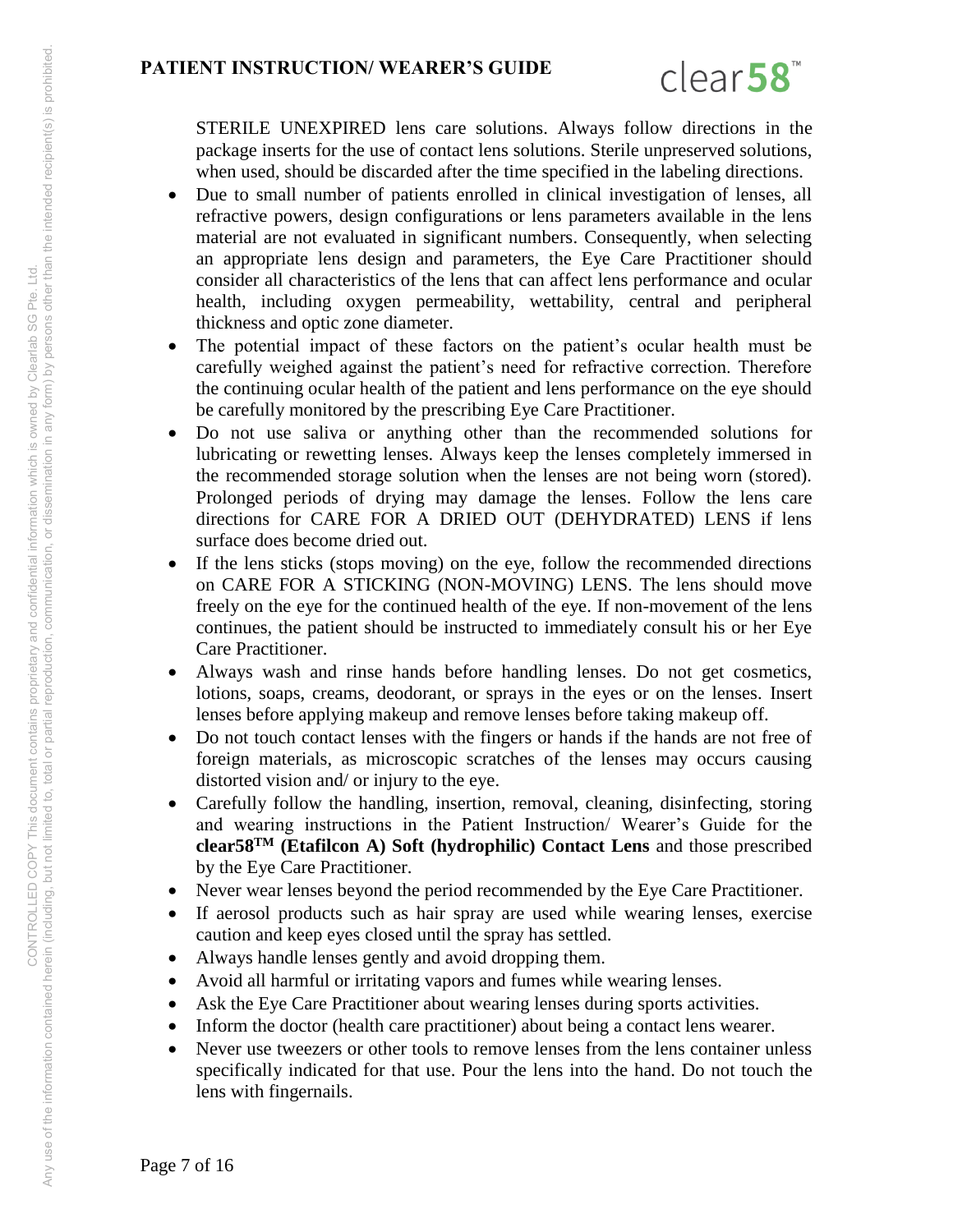

- Always contact the Eye Care Practitioner before using any medicine or medications in the eyes.
- Always inform the employer of being a contact lens wearer. Some jobs may require use of eye protection equipment or may require that the patient not wear contact lenses.
- As with any contact lens, follow-up visits are necessary to assure the continuing health of the patient's eyes. The patient should be instructed as to a recommended follow-up schedule.

#### **ADVERSE REACTIONS:**

The following problems may occur:

- Eyes stinging, burning, itching (irritation) or other eye pain
- Comfort is less than when lens was first placed on eye
- Abnormal feeling of something in the eye (foreign body, scratched area)
- Excessive watering (tearing) of the eyes
- Unusual eye secretions
- Redness of the eyes
- Reduced sharpness of vision (poor visual acuity)
- Blurred vision, rainbows, or halos around objects
- Sensitivity to light (photophobia)
- Dry eyes

If you notice any of the above, IMMEDIATELY REMOVE YOUR LENS.

 If the discomfort or problem stops, then look closely at the lens. If the lens is in any way damaged, DO NOT PUT THE LENS BACK ON THE EYE. Place the lens in the storage case and contact the Eye Care Practitioner. If the lens has dirt, an eyelash, or other foreign body on it, or the problem stops and the lens appears undamaged, the patient should thoroughly clean, rinse, and disinfect the lenses; then reinsert them. After reinsertion, if the problem continues, the patient should IMMEDIATELY REMOVE THE LENSES AND CONSULT THE EYE CARE PRACTITIONER.

When any of the above problems occur, a serious condition such as infection, corneal ulcer, neovascularization, or iritis may be present. The patient should be instructed to KEEP LENS OFF THE EYE AND SEEK IMMEDIATE PROFESSIONAL IDENTIFICATION of the problem and prompt treatment to avoid serious eye damage.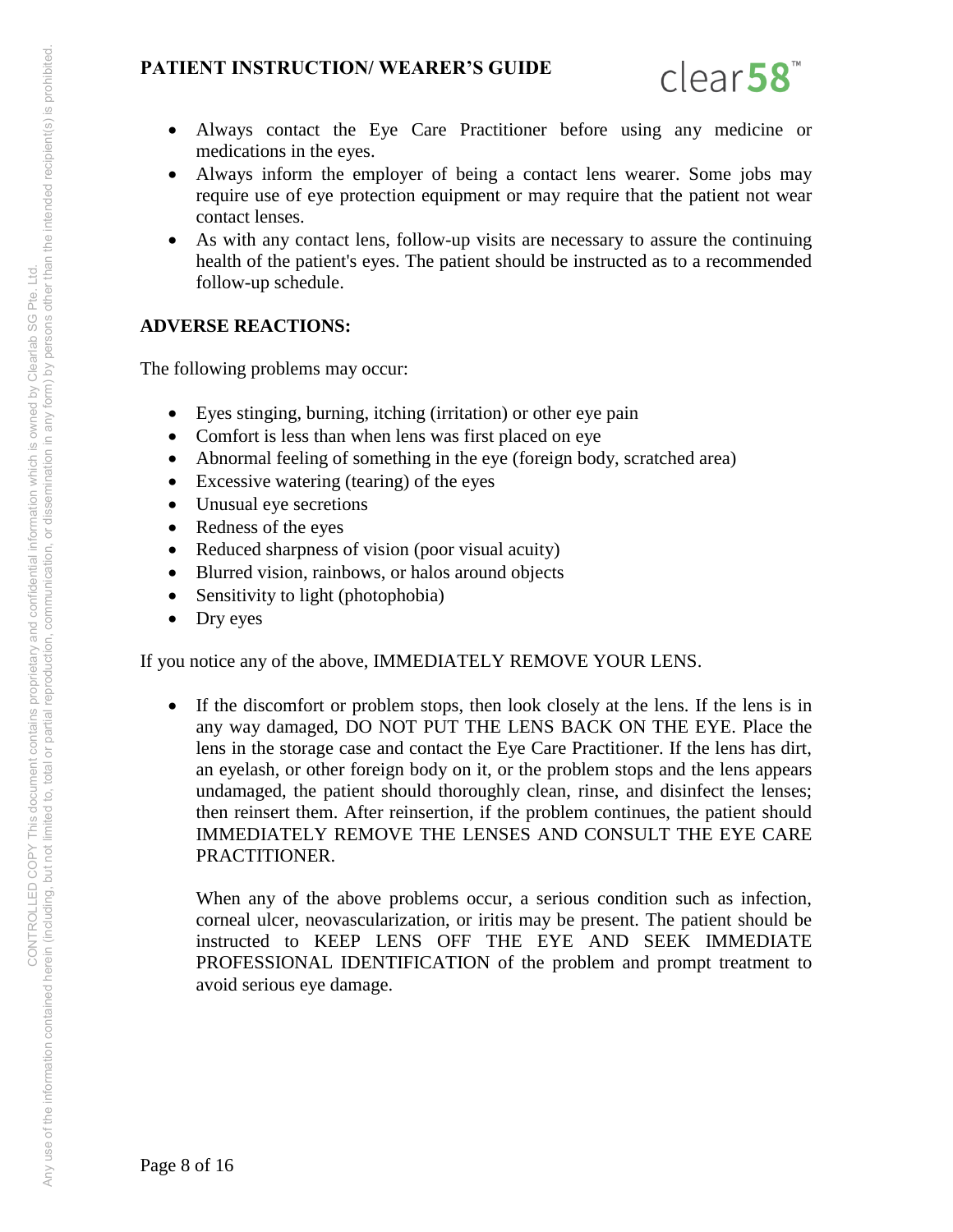

#### **PERSONAL CLEANLINESS AND LENS HANDLING**

Before Handling Your Lens:

*Cleanliness is an important aspect of contact lens care.* 

Before handling your lens, always wash and rinse your hands thoroughly and dry them with a lint-free towel. Do not use soaps, lotions, cold creams, or perfumes which leave a residue on your hands. Avoid using medications, creams, deodorants, make-up, after shave lotions, or similar items prior to touching your lens. When hair spray is used, the eye must be kept closed until the spray has settled. Take care in handling your lens. Always avoid touching your lens with your fingernails or other sharp objects. NEVER WORK DIRECTLY OVER A SINK WITH THE DRAIN OPEN, AS THE LENS MAY BE LOST.

Handling and Placing the Lens on the Eye:

- 1) To avoid the possibility of lens mix-ups, always start with the same lens first.
- 2) Before inserting the lens, rinse well with fresh, sterile rinsing solution. Then place the lens on the tip of the index finger of your dominant hand.
- 3) While positioned on your index finger, check to ensure the lens has not turned inside out. To check this, look at the profile of the lens against a light background. If the edge profile appears convex and bowl-shaped, then it is correct. If the lens is inverted, it will flare out at the edge. If the lens is inverted, simply reverse it by using light fingertip pressure. Be sure to avoid damaging the lens with your fingernails.
- 4) Look straight ahead and raise the upper lid with your other index finger.
- 5) Then look down, keep both eyes open and place the lens on the upper white part of the eye.
- 6) Slowly release upper lid, and gently close your eye.
- 7) The lens should center automatically, or it can be moved on center by gentle fingertip pressure through the lids.
- 8) Repeat the above procedure for the second lens.
- 9) If the lens appears to be stuck on your eye, apply a few drops of a recommended lubricating or rewetting solution to the eye and blink a few times. If the lens does not move freely on your eye, contact your Eye Care Practitioner for further instructions.

There is no single "right way" of putting on lens. If you find this method of lens placement difficult, your Eye Care Practitioner will suggest another method or provide additional information.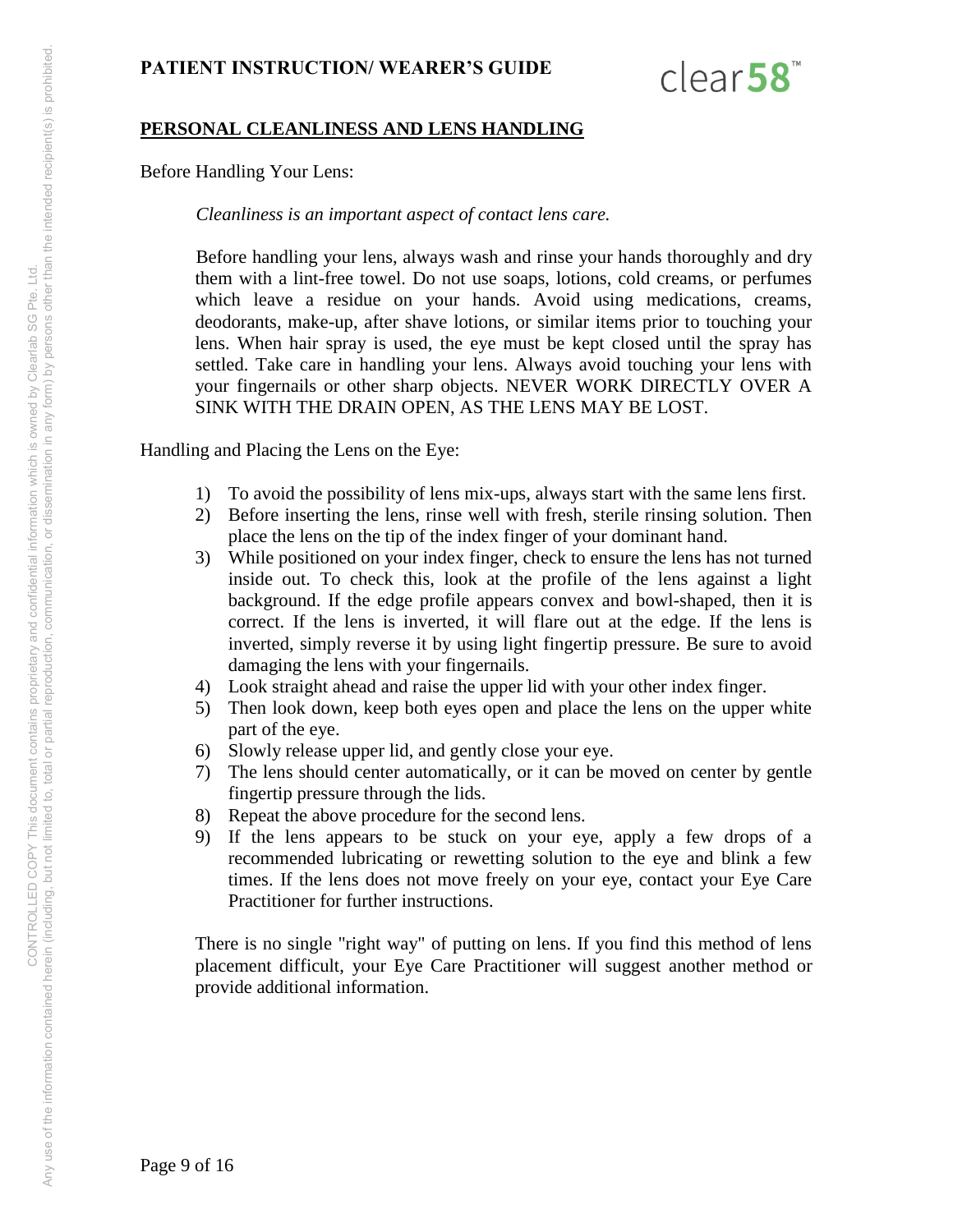

Removing the Lens from the Eye:

#### Preparation:

- 1) Wash and rinse your hands thoroughly.
- 2) Dry hands with a lint-free towel.
- 3) Check that the lens is centered on the cornea before attempting to remove the lens. Check your vision by covering one eye. If vision is blurry, the lens is off-center. Re-center the lens before attempting to remove it.

#### Removal:

- 1) To avoid the possibility of lens mix-ups, always begin with the same lens.
- 2) Look up and keep both eyes open.
- 3) Using the middle finger of your dominant hand, gently pull down the lower lid of the first eye. Using the tip of your index finger of the same hand, touch the lens and slide it onto the white of the eye.
- 4) Gently "pinch" the lens between the index finger and the thumb and remove.
- 5) Repeat the procedure for the second eye.
- 6) If the lens cannot be easily moved, apply a few drops of lubricating or rewetting solution to the eye, blink a few times, and when the lens moves freely on the eye, remove in the manner described above. If the lens still cannot be moved, contact your Eye Care Practitioner for further instruction.
- 7) Upon removal, clean each lens with a contact lens cleaner per the procedures described under the heading, CARING FOR YOUR LENS. Rinse well with rinsing solution and place in the lens storage case filled with fresh storage solution.

IMPORTANT: Always avoid touching your lens with your fingernails. Use only your fingertips.

If you find this method difficult, your Eye Care Practitioner will suggest another method or provide additional instruction.

If the lens is chipped or torn, do not put the lens back on your eye. Return the lens to the storage case with fresh solution and contact your Eye Care Practitioner.

#### **CARING FOR YOUR LENS:**

Basic Instructions:

For continued safe and comfortable wearing of your lens, it is important that you first clean and rinse, then disinfect your lens after each removal, using the care regimen recommended by your Eye Care Practitioner. Cleaning and rinsing are necessary to remove mucus, secretions, films, or deposits, which may have accumulated after removing them. Disinfecting is necessary to destroy harmful germs.

Page 10 of 16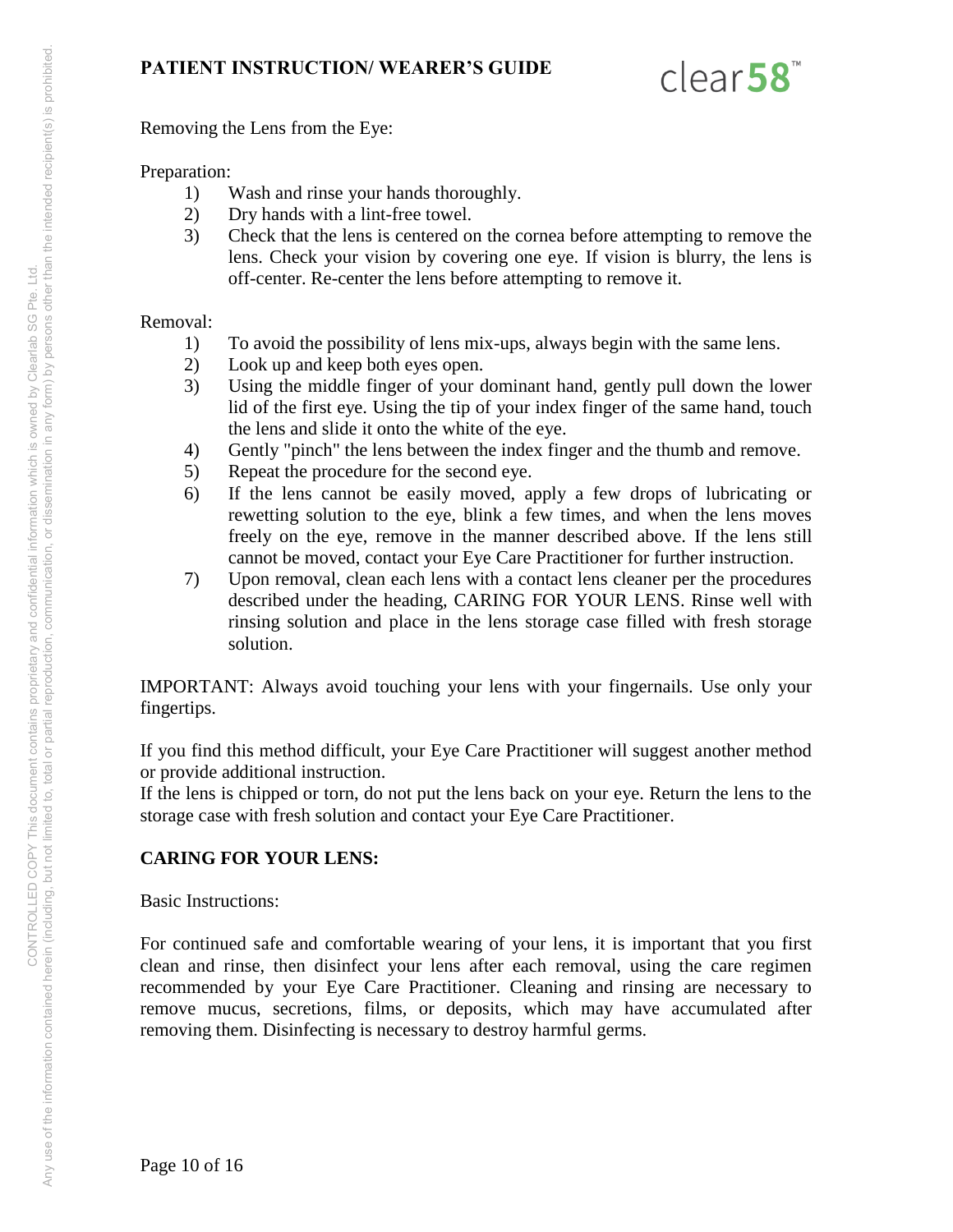

You should adhere to a recommended care regimen. Failure to follow the regimen may result in development of serious ocular complications as discussed in the warning section above. Follow instruction and timings recommended by the solution manufacturer.

If you require only vision correction, but will not or cannot adhere to a recommended care regimen for your lens, or are unable to place and remove your lens or have someone available to place and remove them, you should not attempt to get and wear contact lens.

When you first get your lens, be sure you have to put the lens on and remove them while you are in your Eye Care Practitioner's office. At that time you will be provided with a recommended cleaning and disinfection regimen and instructions and warnings for lens care, handling, cleaning, and disinfection. Your Eye Care Practitioner should instruct you about appropriate and adequate procedures and products for your use, and provide you with a copy of the Patient Instruction/ Wearer's Guide for the **clear58TM (Etafilcon A) Soft (hydrophilic) Contact Lens**.

For safe contact lens wear, you should know and always practice your lens care routine:

- Always wash, rinse, and dry hands before handling contact lens.
- Always use fresh, sterile unexpired lens care solutions.
- Use recommended system of lens care and carefully follow instructions on solution labeling.
- Different solutions cannot always be used together, and not all solutions are safe for use with all lens. DO NOT ALTERNATE OR MIX LENS CAFE SYSTEMS UNLESS INDICATED ON SOLUTION LABELING.
- Do not use saliva or anything other than the recommended solutions for lubricating or rewetting lens. Do not put lens in the mouth.
- Never rinse your lens in water from the tap. There are two reasons for this:
	- a. Tap water contains many impurities that can contaminate or damage your lens and may lead to eye infection or injury.
		- b. You might lose the lens down the drain.
- The Eye Care Practitioner should recommend a care system that is appropriate for the contact lens. Each lens care product contains specific directions for use and important safety information, which should be read and carefully followed.
- Clean one lens first (always the same lens first to avoid mix-ups), rinse the lens thoroughly with recommended rinsing or disinfecting solution to remove the cleaning solution, mucus, and film from the lens surface, and put lens into correct chamber of the lens storage case. Then repeat the procedure for the second lens.
- After cleaning, disinfect lens using the system recommended by the manufacture and/or your Eye Care Practitioner.
- To store lens, disinfect and leave them in the closed/unopened case until ready to wear. If lens are not to be used immediately following disinfection, you should consult the package insert or your Eye Care Practitioner for information on storage of lens.
- Always keep your lens completely immersed in a recommended disinfecting/conditioning solution when the lenses are not being worn. If you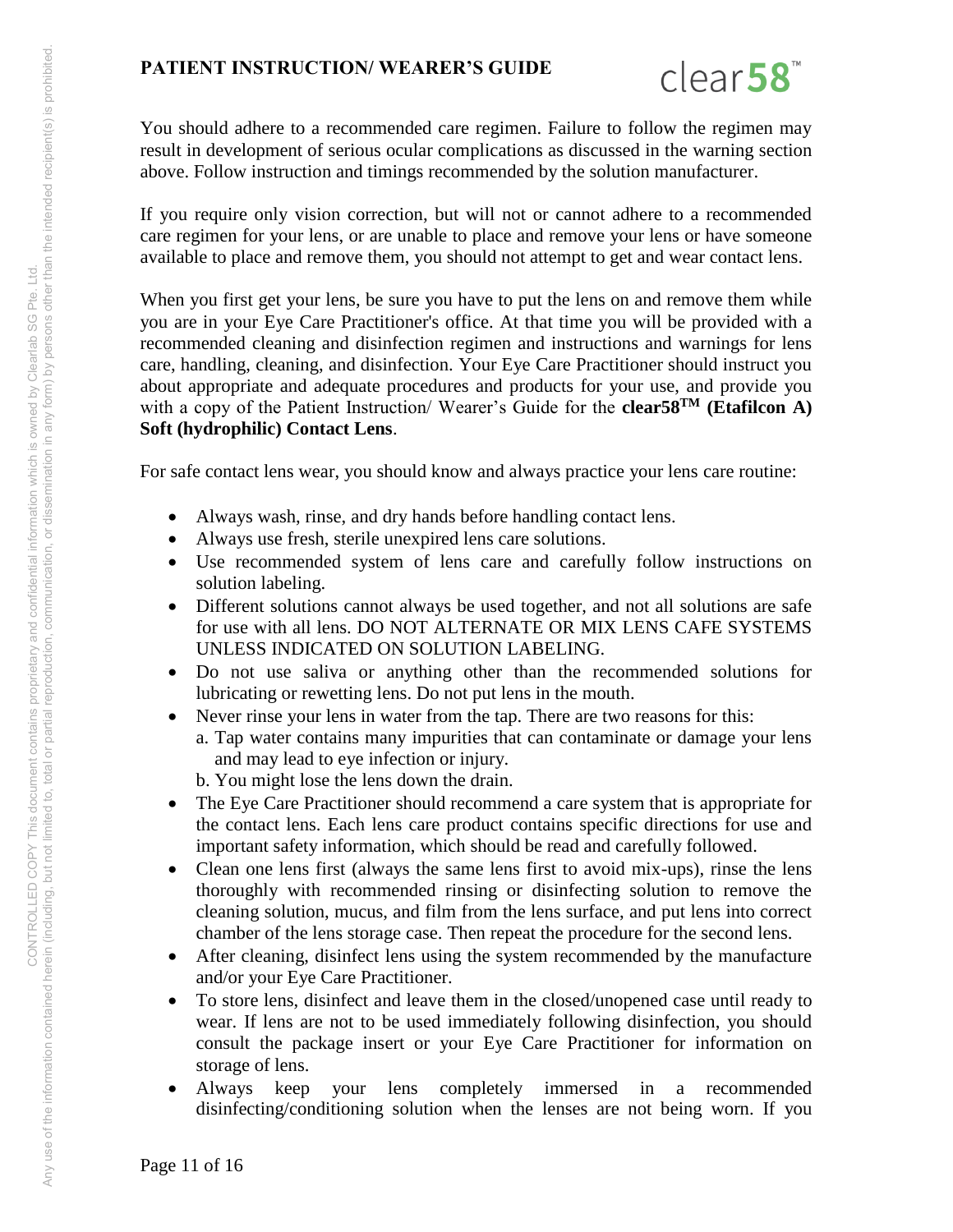

discontinue wearing your lens, but plan to begin wearing them after a few weeks, ask your Eye Care Practitioner for a recommendation on how to store your lens.

- **clear58TM (Etafilcon A) Soft (hydrophilic) Contact Lens** can be disinfected using a chemical (not heat) disinfecting system. Follow instruction and timings recommended by the solution manufacturer.
- Contact lens cases can be a source of bacteria growth. After removing the lens from the case, empty and rinse the lens storage case with solution as recommended by the lens case manufacture; then allow the lens case to air dry. When the case is used again, refill it with storage solution. Replace lens case at regular intervals as recommended by the lens case manufacture or your Eye Care Practitioner.
- Your Eye Care Practitioner may recommend a lubricating/rewetting solution for your use. Lubricating/Rewetting solutions can be used to wet (lubricate) your lens while you are wearing them to make them more comfortable.

#### **Lenses prescribed for frequent replacement:**

The **clear58TM (Etafilcon A) Soft (hydrophilic) Contact Lens** may be prescribed in a frequent replacement program and should be thrown away after the recommended wearing period prescribed by the Eye Care Practitioner.

#### **LENS DEPOSITS AND USE OF ENZYMATIC CLEANER:**

Enzyme cleaning may be recommended by the Eye Care Practitioner. Enzyme cleaning removes protein deposits on the lens. These deposits cannot be removed with regular cleaners. Removing protein deposits is important for the well-being of the patient's lens and eyes. If these deposits are not removed, they can damage the lens and cause irritation. Enzyme cleaning does NOT replace routine cleaning and disinfecting. For enzyme cleaning, the patient should carefully follow the instructions in the enzymatic cleaning labeling.

#### **Lens Case Cleaning and Maintenance:**

Contact lens cases can be a source of bacteria growth. After removing the lens from the case, empty and rinse the lens storage case with solution as recommended by the lens case manufacturer; then allow the lens case to air dry. When the case is used again, refill it with storage solution. Replace lens case at regular intervals as recommended by the lens case manufacture or your Eye Care Practitioner.

#### **Care for a Sticking (Non-Moving) Lens:**

If the lens sticks (cannot be removed), you should apply 3 to 4 drops of the recommended lubricating or rewetting solution directly to the eye and wait until the lens begins to move freely on the eye before removing it. If non-movement of the lens continues after 15 minutes, you should IMMEDIATELY consult your Eye Care Practitioner.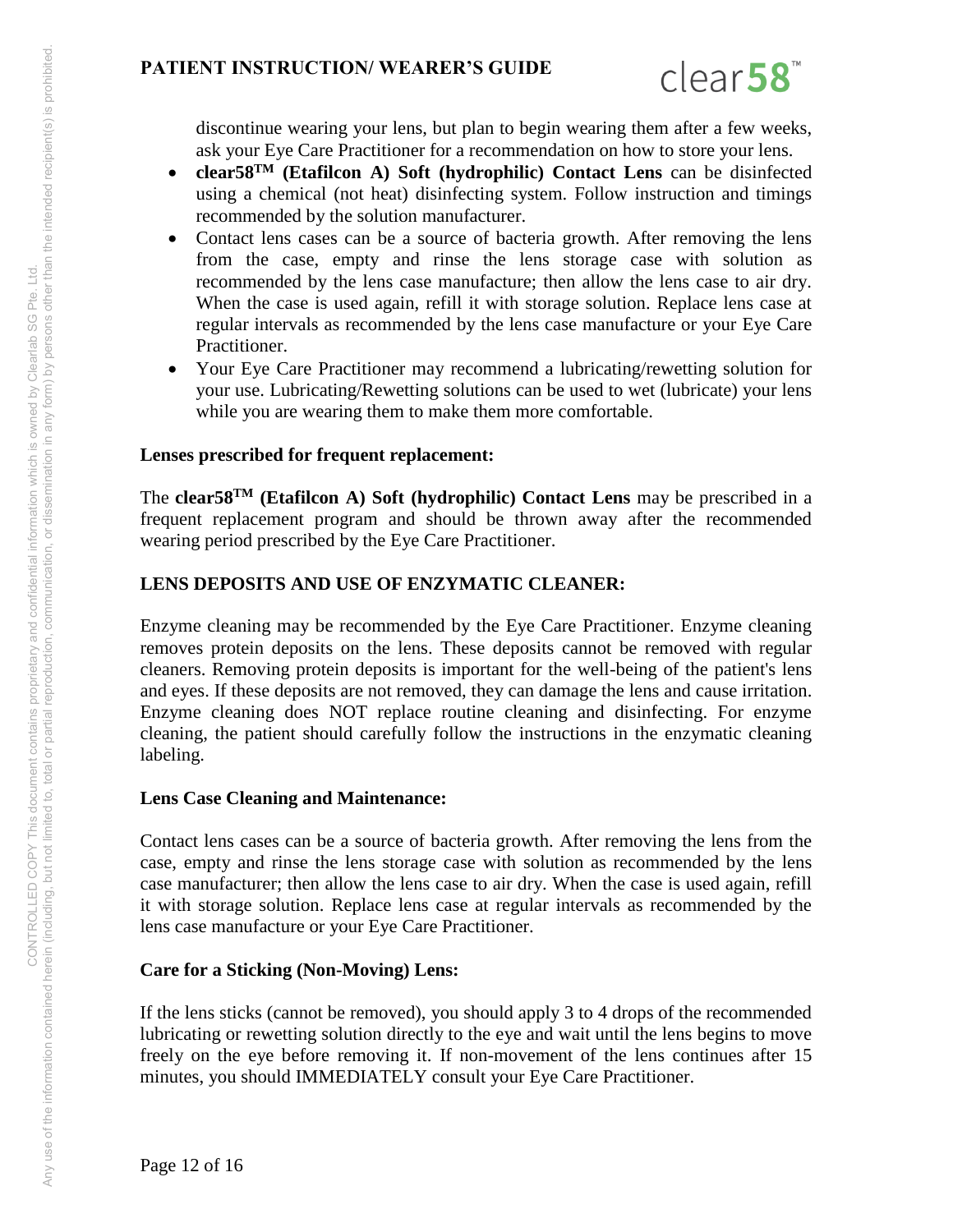

#### **Care for a Dried out (Dehydrated) Dry Lens:**

If for some reason your lens dry out completely: a minimum of handling is important as they are very brittle in the dehydrated state. Carefully place them in rinsing or storage solution for a minimum of thirty minutes during which time they will become soft and flexible. Then follow the cleaning, rinsing, and disinfecting procedures, including soaking the lens in storage and disinfection solution for four hours before wearing again.

#### **Chemical (Not Heat) Lens Disinfection**

- 1. Wash and rinse your hands thoroughly before handling lens.
- 2. After removal of lens, clean the lens by applying three drops of cleaner to each surface. Then rub the lens between your fingers for 20 seconds.
- 3. After cleaning, thoroughly rinse both surfaces of the lens with a steady stream of fresh, sterile rinsing solution for approximately 10 seconds.
- 4. Fill contact lens carrying case with the recommended disinfection and storage solution and place lens in the proper cells for a minimum of 4 hours. Follow the instruction and timings recommended by manufacturer.

Note: DO NOT HEAT THE DISINFECTION SOLUTION AND LENS.

Caution: Lenses that are chemically disinfected may absorb ingredients from the disinfecting solution which may be irritating to the eyes. A thorough rinse in fresh, sterile rinsing solution prior to placement on the eye should reduce the potential for irritation.

## **Lens disinfection with Hydrogen Peroxide lens care systems**

- **Neutralized the lens before wearing, when hydrogen peroxide lens care systems is used** and carefully follow instructions on solution labeling.
- **Use ONLY the lens case provided with the hydrogen peroxide care system** as this case may contain neutralizer. Failure to use the specialized case will cause stinging, burning, and damage to the eye. Always follow the recommendations on hydrogen peroxide lens care system labeling.

#### **STORAGE CONDITIONS:**

Store lenses between 1°C to 45°C.

#### **EMERGENCIES:**

If any chemicals of any kind (household products, gardening solutions, laboratory chemicals, etc.) are splashed into the eyes, you should:

Page 13 of 16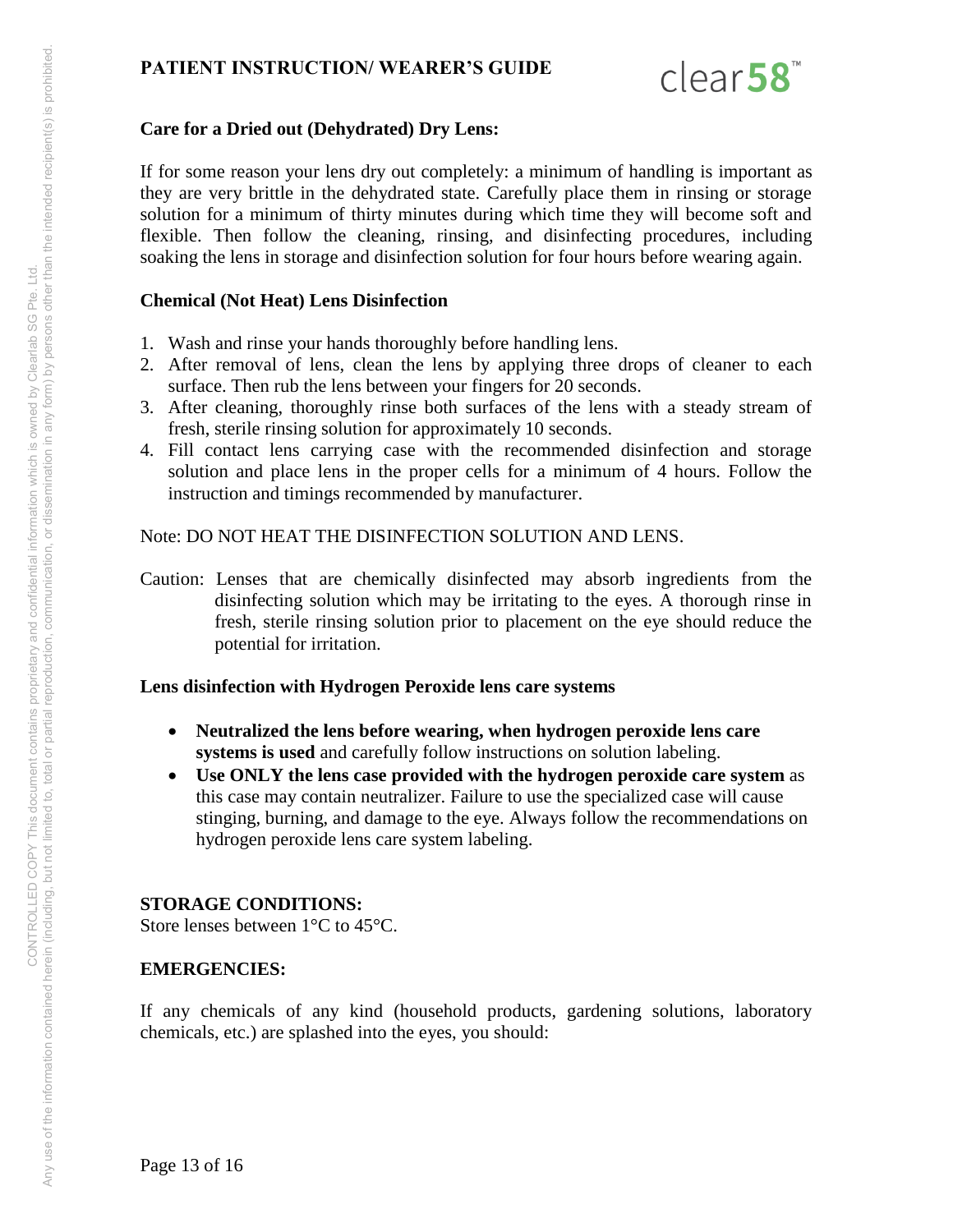

FLUSH EYES IMMEDIATELY WITH TAP WATER AND IMMEDIATELY CONTACT YOUR EYE CARE PRACTITIONER OR VISIT A HOSPITAL EMERGENCY ROOM WITHOUT DELAY.

## **WHEN TO CALL YOUR PRACTITIONER?**

Certain symptoms may be early indicators of potentially serious problems. A careful examination of your lens, and professional examination of your eyes, may be required. Remove the lens following the instructions outlined in this guide, and call your Eye Care Practitioner if:

- 1) Your eye becomes red and feels irritated or "gritty".
- 2) You notice a change in your vision or see rainbows or halos around objects.
- 3) You experience discomfort and/or sensitivity to lights.

*A good general policy is: "IF IN DOUBT ... TAKE THE LENS OUT" and contact your Eye Care Practitioner.* 

Learn and Use Proper lens Care Habits:

- 1) Follow Instructions.
- 2) Handle Lens Properly.
- 3) Learn How to Put On and Take Off Your Lens.
- 4) Keep Your Lens Clean.
- 5) Disinfection is a Necessary Security.

#### **INSTRUCTIONS FOR MONOVISION WEARER:**

- You should be aware that as with any type of lens correction, there are advantages and compromises to monovision contact lens therapy. The benefit of clear near vision in straight ahead and upward gaze that available with monovision may be accompanied by a vision compromise that may reduce your visual acuity and depth perception for distance and near tasks. Some patients have experienced difficulty adapting to it. Symptoms, such as mild blurred vision, dizziness, headaches and a feeling of slight imbalance, may last for a brief minute or for several weeks as adaptation takes place. The longer these symptoms persist, the poorer your prognosis for successful adaptation. You should avoid visually demanding situations during the initial adaptation period. It is recommended that you first wear these contact lenses in familiar situations, which are not visually demanding. For example, it might be better to be a passenger rather than a driver of an automobile during the first few days of lens wear. It is recommended that you only drive with monovision correction if you pass your state drivers license requirements with monovision correction.
- Some monovision patients will never be fully comfortable functioning under low levels of illumination, such as driving at night. If this happens, you may want to discuss with your Eye Care Practitioner having additional contact lenses

Page 14 of 16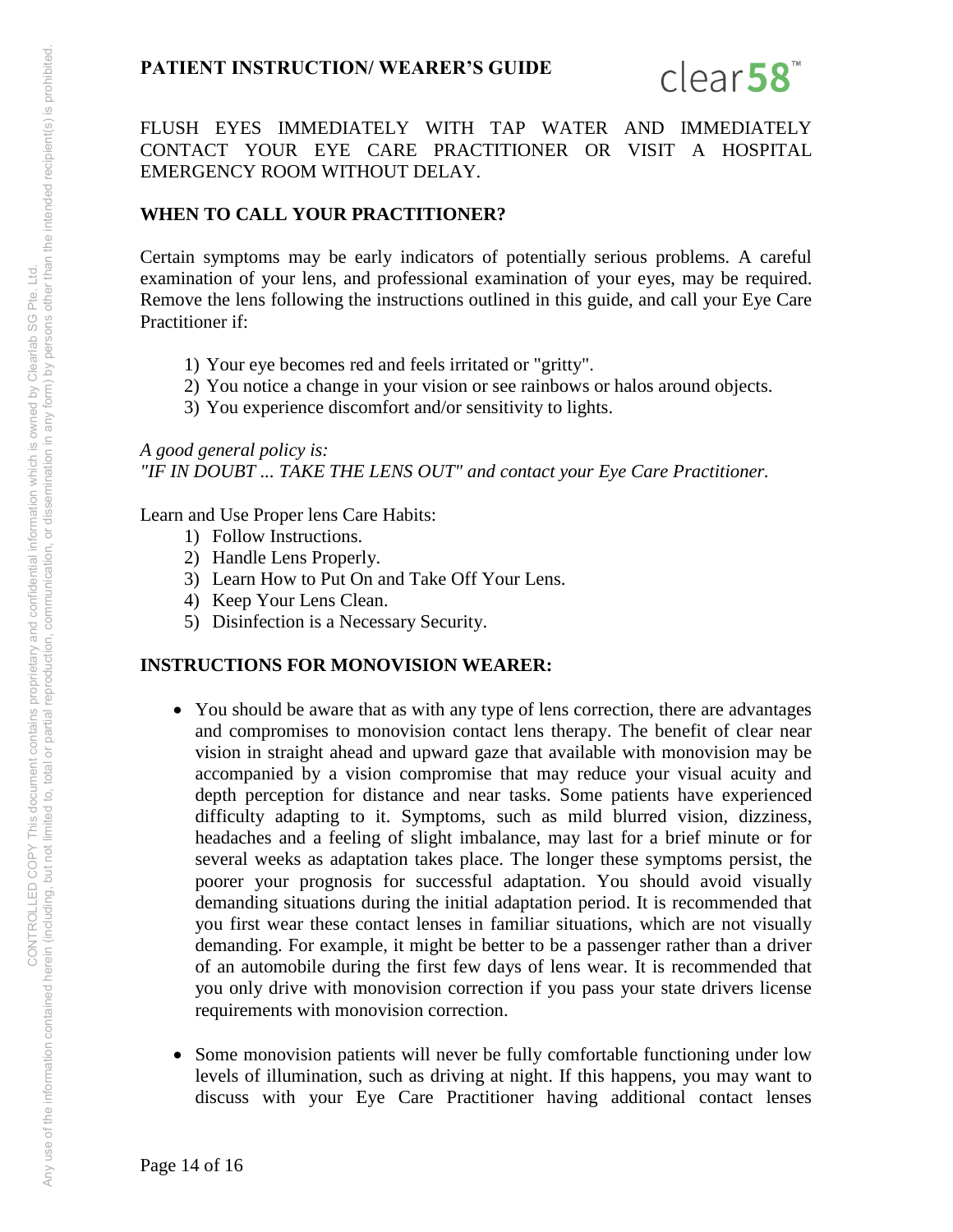

prescribed so that both eyes are corrected for distance when sharp distance binocular vision is required. If you require very sharp near vision during prolonged close work, you may want to have additional contact lenses prescribed so that both eyes are corrected for near when sharp near binocular vision is required.

- Some monovision patients require supplemental spectacles to wear over the monovision correction to provide the clearest vision for critical tasks. You should discuss this with your Eye Care Practitioner.
- It is important that you follow your Eye Care Practitioner's suggestions for adaptation to monovision contact lens therapy. You should discuss any concerns that you may have during and after the adaptation period.
- The decision to be fit with monovision correction is most appropriately left to the Eye Care Practitioner in conjunction with you, after carefully considering and discussing your needs.

## **RECOMMENDED LENS CARE PRODUCTS:**

The Eye Care Practitioner should recommend a care system that is appropriate for the **clear58TM (Etafilcon A) Soft (hydrophilic) Contact Lens**. Each lens care product contains specific instructions for use and important safety information, which should be read and carefully followed.

#### **RECOMMENDED WEARING SCHEDULE:**

Close professional supervision is recommended to ensure safe and successful contact lens wear. If the patient complains of discomfort, decreased vision, ocular injection or corneal edema, the lens should be removed and the patient scheduled for examination. The problem may be relieved by putting the patient on a different wearing schedule or possibly by refitting the lens.

Patients tend to overwear the lens initially. It is important not to exceed the wearing schedule. Regular checkups, as determined by the Eye Care Practitioner, are also extremely important. The maximum suggested wearing schedule for the **clear58TM (Etafilcon A) Soft (hydrophilic) Contact Lens** is suggested below:

| vu    |   | ∼ | ັ      | $\sim$ |              |
|-------|---|---|--------|--------|--------------|
| Hours | ◡ | ີ | ◡<br>- | . .    | waking hours |

It is recommended that the **clear58TM (Etafilcon A) Soft (hydrophilic) Contact Lens** be discarded and replaced with a new lens monthly. However, the Eye Care Practitioner, you are encouraged to determine an appropriate lens replacement schedule based upon the response of the patient.